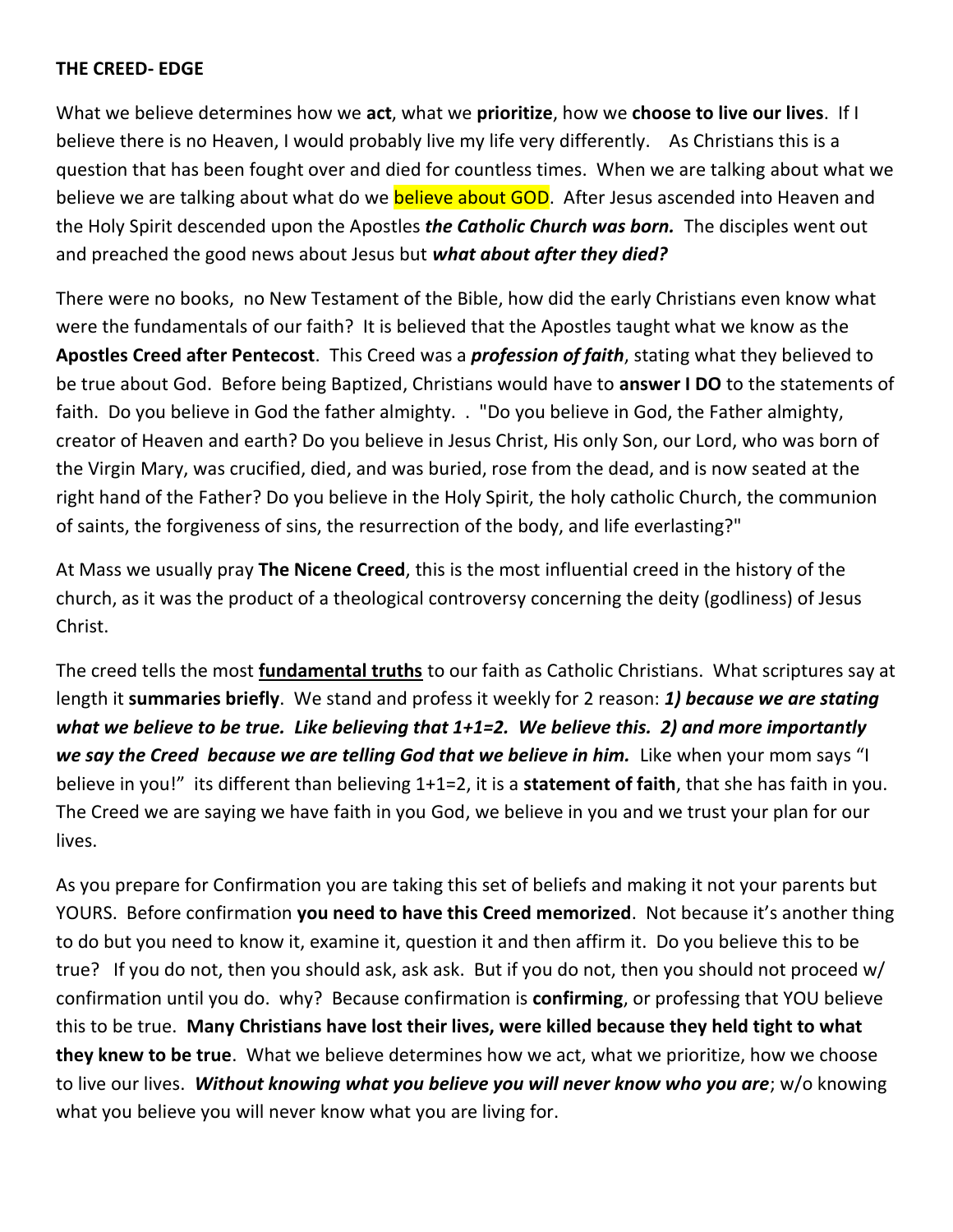## **1) DO:** W**rite down all that YOU believe**

------------------------------------

## *The parts of the Creed*

# **Part 1**

**I believe in one God, the Father almighty, maker of heaven and earth, of all things visible and invisible.**

#### *NICENE APOSTLES*

I believe in God, the Father Almighty, Creator of [heaven](http://www.catholic.org/encyclopedia/view.php?id=5593) and earth;

**The First part of the Creed professes or declares that we believe or have faith in ONE God. What is that saying and why is that important?** (*it is saying that we do not worship many gods but believe in the ultimate power which comes from just ONE all knowing, all loving, all powerful God*)

**The first line is calling out believe in God the FATHER or the first person of the trinity. In what ways is God a FATHER? Why is that important? Is God also mother?** *(God created everything and is the parent of everyone and everything that exists, Jesus called God Father and thus we do too; that is important because it highlights that we believe that no one created himself and that nothing exists outside of God and God making it; God is not just Father but also Mother as God encompasses both and is MORE than both*)

**In the Nicene Creed it states, "maker of heaven and earth, of all things visible and invisible". The 2 nd part was not included in the older Apostles Creed. Why was this important to add do you think?** (*it recognizes that there is a spiritual world that we cannot see which consists of angels and demons, good and bad. God created ALL. Thus it eliminates the possibility that the devil is greater than God. The devil cannot be greater than God because God created him- while the devil was not created bad, that was the devil's own choice to reject God.)*

*---------------------------------------------------------------------------------------------------------------------------------------*

**2) Before moving, write down 3 things you believe about God the Father.**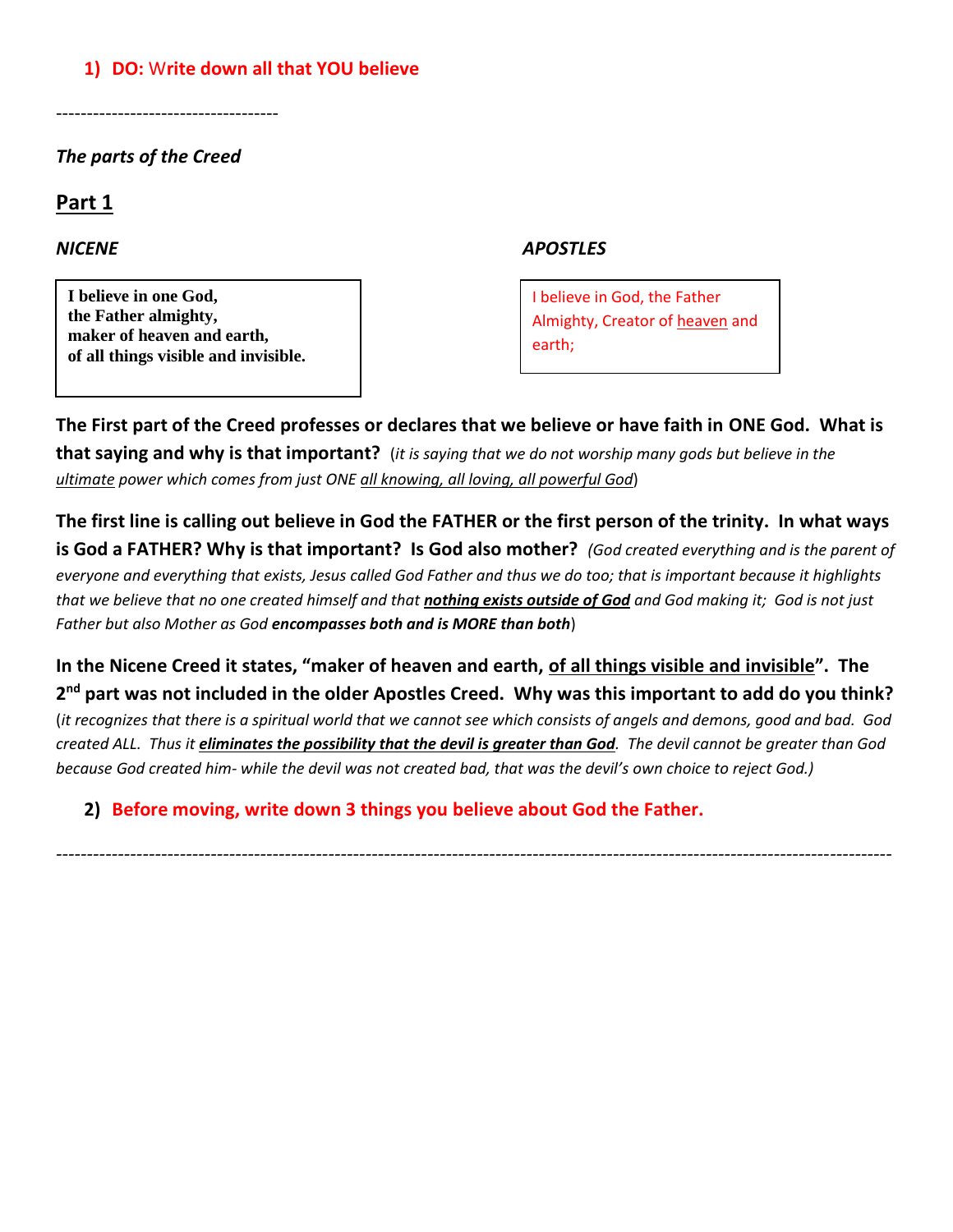# **Part 2:**

**I believe in one Lord Jesus Christ, the Only Begotten Son of God, born of the Father before all ages. God from God, Light from Light, true God from true God, begotten, not made, consubstantial with the Father; through him all things were made.**

## *NICENE APOSTLES*

and in [Jesus](http://www.catholic.org/clife/jesus) Christ, His only Son, our Lord:

**The 2nd part of the Creed is introducing our belief in Jesus Christ.** 

## **3) What are the main things that stand out to you regarding our belief in Jesus?** *(write)*

**The Apostle's Creed is quite basic when it is talking about Jesus and says only that he is the** *Father's only Son and our Lord.* **The Nicene Creed goes into much detail about Jesus; what is the Nicene Creed trying to help us understand about who Jesus is?** *(that Jesus is GOD and that the Son always has existed as long as the Father has existed. )*

## **What does** *Begotten Son of God, God from God, Light from Light, begotten not made,*

*consubstantial w/ the Father mean? (this ALL means that Jesus is OF or FROM God the Father, Jesus is of the same substance that God the Father is. Thus the Son is GOD and is fully God. At the time the Nicene Creed was written, many were saying that Jesus was human and was NOT divine, this Creed emphasizes that Jesus is in fact Divine= God.)*

**Consubstantial- what do you think that means?** *(it means of the same substance- like if you took the mix to make banana bread, you could use that mix to make muffins as well. It is made of the same stuff)*

**Who is the Word?** (*this is where we get this belief from, the Word is God the Son and it states that in the Beginning the Son was alive w/ the Father and God the Father, THRU God the Son created everything"*

---------------------------------------------------------------------------------------------------------------------------------------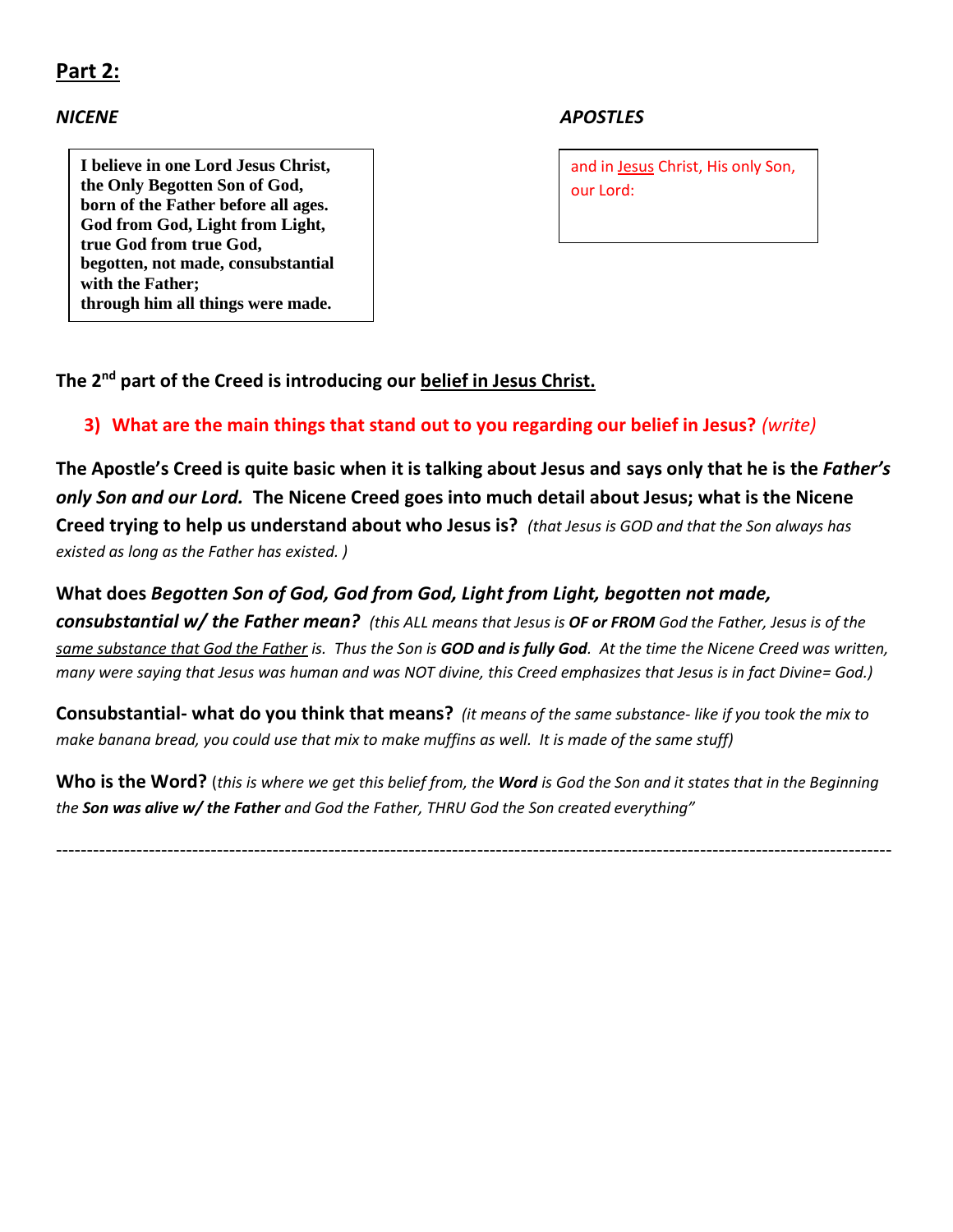## **Part 3:**

**For us men and for our salvation he came down from heaven, and by the Holy Spirit was incarnate of the Virgin Mary, and became man. For our sake he was crucified under Pontius Pilate, he suffered death and was buried, and rose again on the third day in accordance with the Scriptures.**

**He ascended into heaven and is seated at the right hand of the Father. He will come again in glory to judge the living and the dead and his kingdom will have no end.**

## **NICENE** APOSTLES

Who was conceived by the Holy Spirit, born of the Virgin Mary; suffered under Pontius Pilate, was crucified, died and was buried.

He descended into hell; the third day He rose again from the dead;

He ascended into heaven, is seated at the [right](http://www.catholic.org/encyclopedia/view.php?id=10046) hand o[f God](http://www.catholic.org/encyclopedia/view.php?id=5217) the Father Almighty; from thence He shall come to judge the living and the dead.

**This part of the Creed tells us why God the Son became man and what happened in his life. It states "for us men and for our salvation he came down from heaven" in light of what we have been learning about with Theology of the Body, why did Jesus need to come for our salvation?"** *(with the Fall, humans were no longer in union with God and had experienced death w/ God. This separation could not be repaired. Jesus became MAN to model for us how to live and also to repair our relationship with God)*

#### **Why is it important that the Creed states: "by the Holy Spirit was incarnate of the Virgin Mary"?**

**What does that mean?** (*it is emphasizing that Jesus was not conceived by sexual intercourse but was conceived completely by the Holy Spirit. When the angel came to Mary and told her she would become pregnant w/ Jesus, the angel said that the Holy Spirit would overshadow her, and thus she would become pregnant by the power of the Holy Spirit. Mary remained a virgin even though she was having a baby)*

This next part professes our belief about the reason and the way that Christ died and what happened after he died. Imagine replacing Jesus in this part w/ someone else. Replace Jesus with your mom or dad. "Mom suffered death, was buried". How does that change that way you feel about it when you say it? Does it make it more real? When you say it again about Jesus, does it change it? Make it more real?

## **The final part in this section professes what we believe happened to Jesus after he rose from the dead. 4) What stands out to you most about this last section?**

**It states "he will come again in glory to judge the living and the dead", what does that mean and what comes to mind for you?** (*we believe that at the end of the world as we know it, Jesus will come back, not as a helpless baby, but glorified as the King that he is. At this time, those who are going to Heaven will be united with God and those who have chosen hell, will be separated from the good.)*

Before moving, 5) **write down what you believe about God the Son**.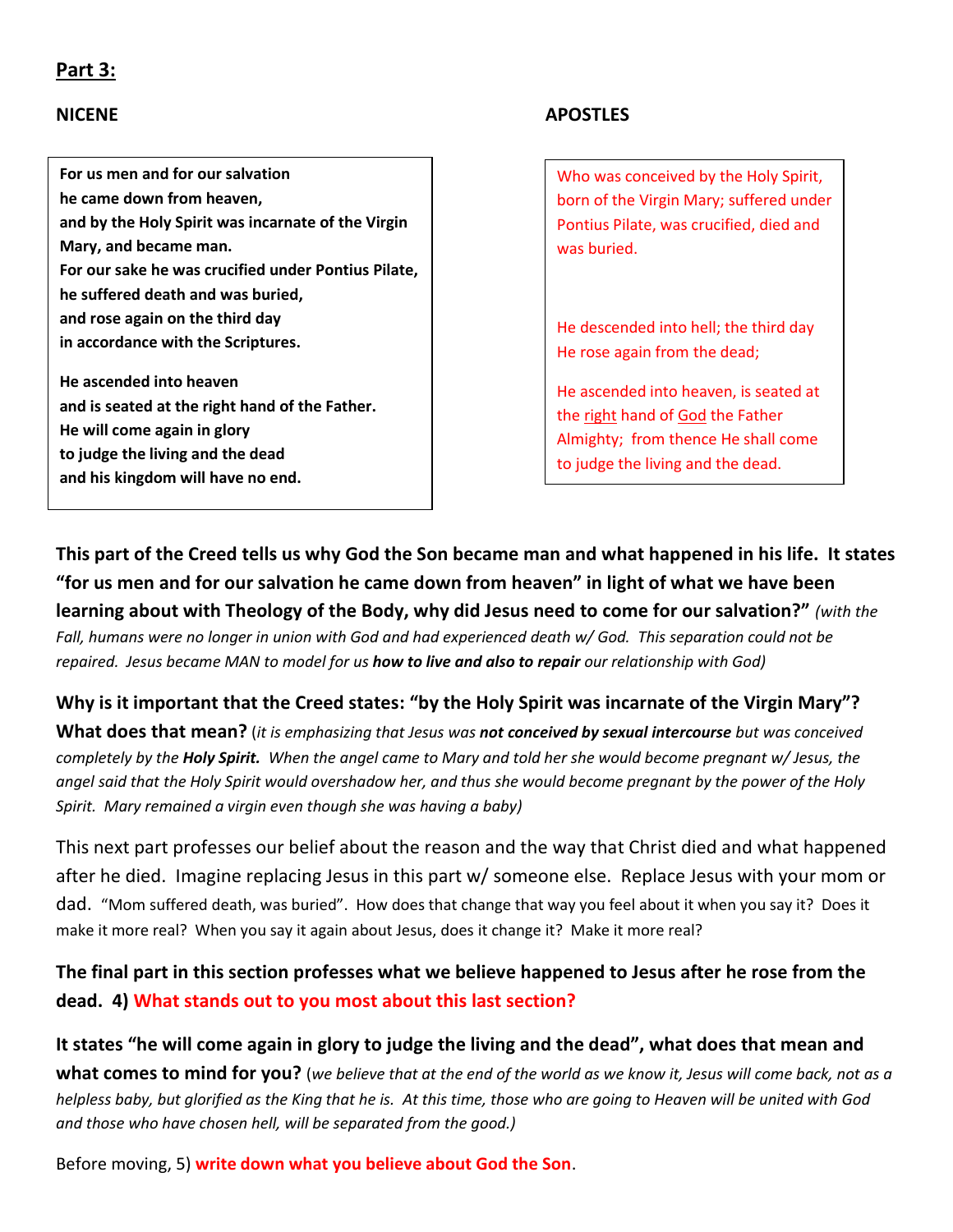# **Part 4: 10min (6:40-6:50)**

**I believe in the Holy Spirit, the Lord, the giver of life, who proceeds from the Father and the Son, who with the Father and the Son is adored and glorified,**

**who has spoken through the prophets.**

## **NICENE APOSTLES**

I believe in the Holy Spirit,

The third section of the Creed concludes what we believe about the Holy Trinity, what we believe about God. The Apostles Creed is very basic and simply states that we believe in the Holy Spirit while the Nicene Creed states more explicitly what we believe about the Holy Spirit and who the Holy Spirit is.

**How do you think that the Spirit is the giver of life? Think about when God created Adam and Eve**… *(God blew into Adam's nostrils the 'breath of life" this breath of life is the Holy Spirit. Without this Holy Spirit, we do not have God's life in us)*

**The Holy Spirit "proceeds from the Father and the Son… is adored and glorified" what does that mean**? *(the Holy Spirit is the Spirit of GOD among us. God is present w/ us right now in the form of God's Spirit or the Holy Spirit. The Holy Spirit is the LOVE between the Father and the Son, the love that is so powerful it takes on its own* 

**The Holy Spirit has spoken through the prophets, meaning that those people who have been sent by God have been given a message from God. It is the Holy Spirit who gives those messages. Do you think the Holy Spirit is still giving people messages today?**

---------------------------------------------------------------------------------------------------------------------------------------

**Before moving, write down 5) what you believe about the Holy Spirit.**

*person, and that person is the Holy Spirit. Thus the Spirit too is God and is glorified.)*

## **Part 5: 10MIN 6:50-7:00**

**I believe in one, holy, catholic and apostolic Church. I confess one Baptism for the forgiveness of sins and I look forward to the resurrection of the dead and the life of the world to come. Amen.**

## **NICENE APOSTLES**

the Holy [Catholic](http://www.catholic.org/encyclopedia/view.php?id=2678) Church, the communion of Saints, the forgiveness of sins, the resurrection of the body, and [life](http://www.catholic.org/encyclopedia/view.php?id=7101) everlasting. Amen.

**The final part of the Creed is about what we believe about the Church and life. Break down the first line; what does each word mean:**